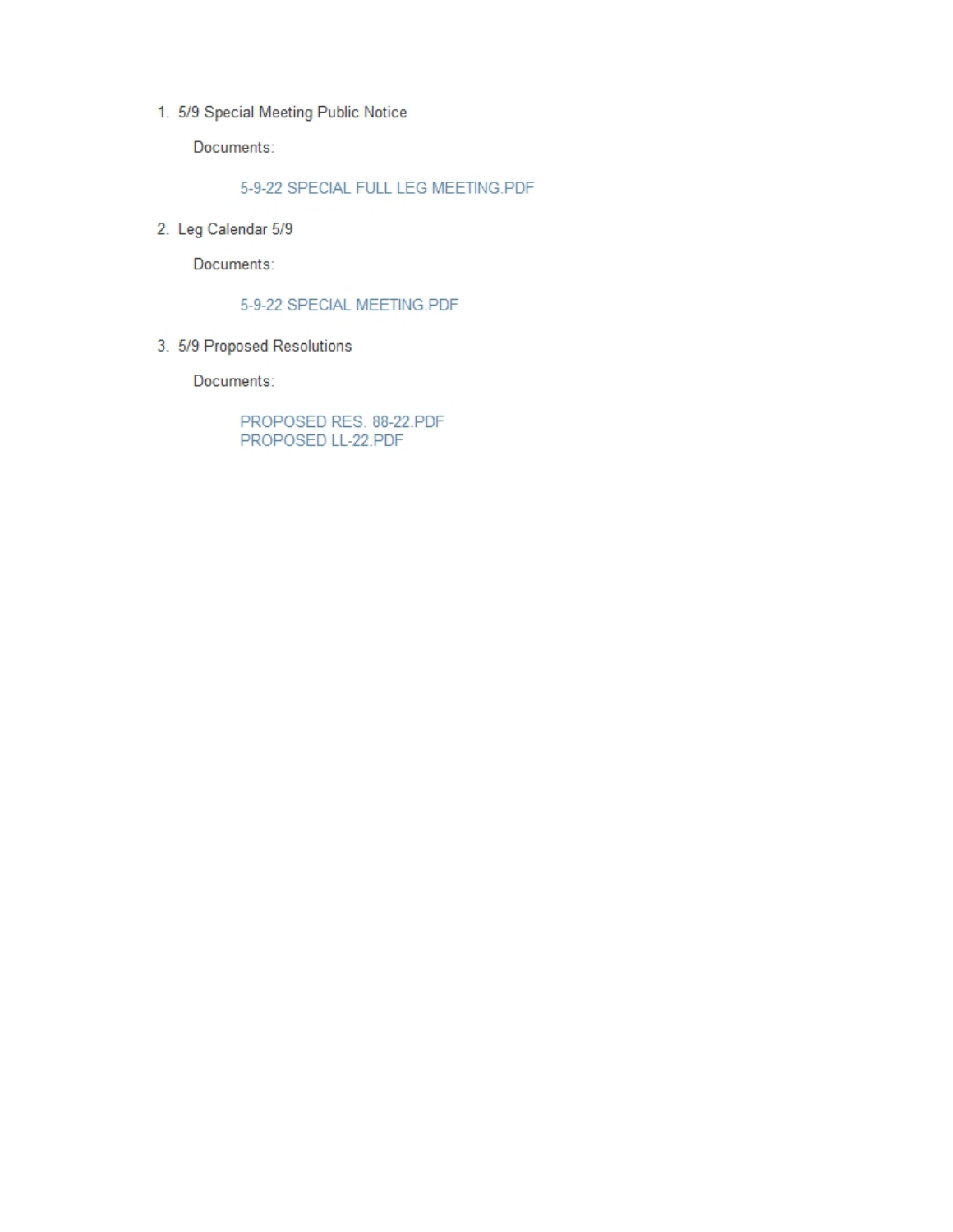

### **PLEASE TAKE NOTICE THAT**

## **THE NASSAU COUNTY LEGISLATURE WILL HOLD**

# **A SPECIAL MEETING OF THE FULL LEGISLATURE**

**ON**

### **MONDAY, MAY 9, 2022 AT 1:00 PM**

**IN**

### **THE PETER J. SCHMITT MEMORIAL LEGISLATIVE CHAMBER THEODORE ROOSEVELT EXECUTIVE AND LEGISLATIVE BUILDING 1550 FRANKLIN AVENUE, MINEOLA, NEW YORK 11501**

*As per the Nassau County Fire Marshal's Office, the Peter J. Schmitt Memorial Legislative Chamber has a maximum occupancy of 200 people. Attendees will be given an opportunity to sign in to address the Legislature. On Committee Meeting days, Public comment will be limited to Agenda items. Public comment on any item may also be emailed to the Clerk of the Legislature at LegPublicComment@nassaucountyny.gov and will be made part of the formal record of this Legislative meeting.* 

*The Nassau County Legislature is committed to making its public meetings accessible to individuals with disabilities and every reasonable accommodation will be made so that they can participate. Please contact the Office of the Clerk of the Legislature at 571-4252, or the Nassau County Office for the Physically Challenged at 227-7101 or TDD Telephone No. 227- 8989 if any assistance is needed. Every Legislative meeting is streamed live on http://www.nassaucountyny.gov/agencies/Legis/index.html*

> **MICHAEL C. PULITZER Clerk of the Legislature Nassau County, New York**

**DATED: May 2, 2022 Mineola, NY**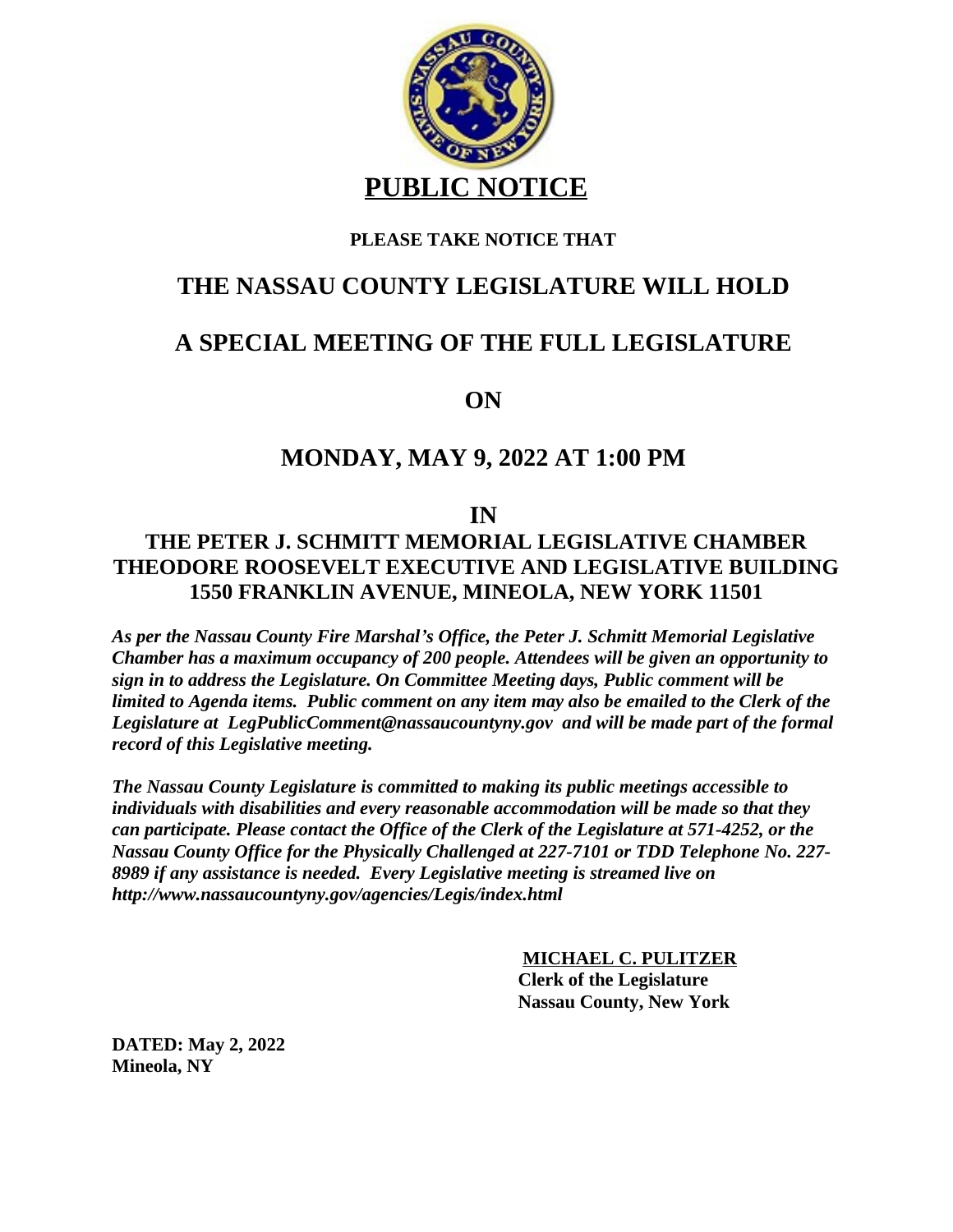# L E G I S L A T I V E C A L E N D A R

#### NASSAU COUNTY LEGISLATURE MINEOLA, NEW YORK SPECIAL MEETING MAY 9, 2022 1:00PM

LEGISLATIVE CALENDAR

As per the Nassau County Fire Marshal's Office, the Peter J. Schmitt Memorial Legislative Chamber has a maximum occupancy of 200 people. Attendees will be given an opportunity to sign in to address the Legislature. On Committee Meeting days, Public comment will be limited to Agenda items. Public comment on any item may also be emailed to the Clerk of the Legislature at LegPublicComment@nassaucountyny.gov and will be made part of the formal record of this Legislative meeting.

The Nassau County Legislature is committed to making its public meetings accessible to individuals with disabilities and every reasonable accommodation will be made so that they can participate. Please contact the Office of the Clerk of the Legislature at 571-4252, or the Nassau County Office for the Physically Challenged at 227-7101 or TDD Telephone No. 227-8989 if any assistance is needed. Every Legislative meeting is streamed live on http://www.nassaucountyny.gov/agencies/Legis/index.html

> EVERY LEGISLATIVE MEETING IS STREAMED LIVE ON <http://www.nassaucountyny.gov/agencies/Legis/index.html>

#### 1. **HEARING ON PROPOSED LOCAL LAW NO. -2022**

A LOCAL LAW TO AMEND CHAPTER FOUR OF TITLE NINE OF THE MISCELLANEOUS LAWS OF NASSAU COUNTY, IN RELATION TO ELECTING A CENTS PER GALLON RATE ON SALES AND COMPENSATING USE TAXES ON MOTOR FUEL AND DIESEL FUEL, IN LIEU OF THE PERCENTAGE RATE OF SUCH TAXES, PURSUANT TO THE AUTHORITY OF ARTICLE 29 OF THE TAX LAW OF THE STATE OF NEW YORK. 136-22(LE)

#### 2. **VOTE ON PROPOSED LOCAL LAW NO-2022**

A LOCAL LAW TO AMEND CHAPTER FOUR OF TITLE NINE OF THE MISCELLANEOUS LAWS OF NASSAU COUNTY, IN RELATION TO ELECTING A CENTS PER GALLON RATE ON SALES AND COMPENSATING USE TAXES ON MOTOR FUEL AND DIESEL FUEL, IN LIEU OF THE PERCENTAGE RATE OF SUCH TAXES, PURSUANT TO THE AUTHORITY OF ARTICLE 29 OF THE TAX LAW OF THE STATE OF NEW YORK. 136-22-22(LE)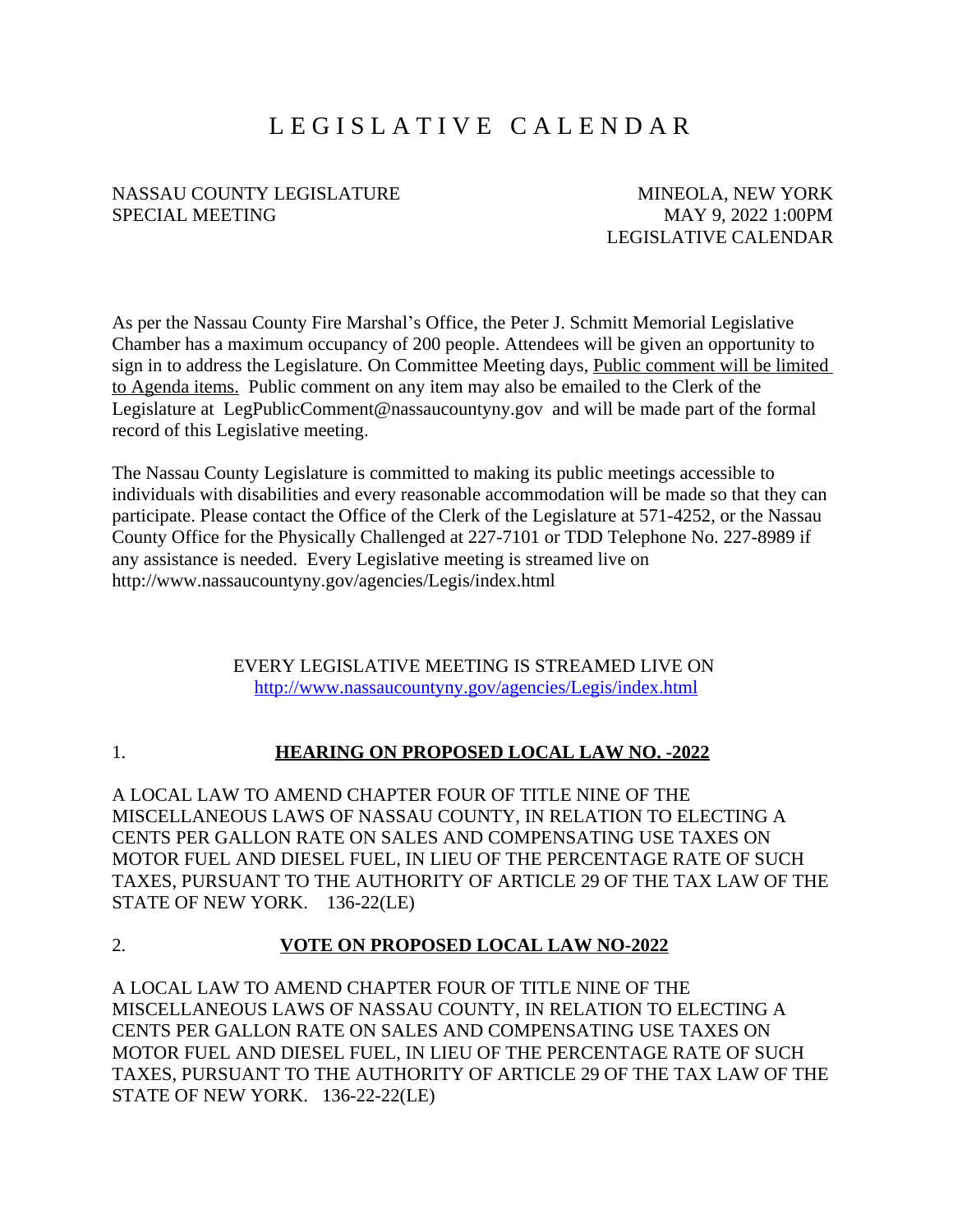### 3. **RESOLUTION NO. 88-2022**

A RESOLUTION TO AUTHORIZE THE RELEASE OF TH SURETY BOND AND ESCROW DEPOSIT COVERING IMPROVEMENTS ON THE "MAP OF TORETTA ESTATES" SITUATED IN FARMINGDALE, TOWN OF OYSTER BAY, COUNTY OF NASSAU, NEW YORK. 11-22(PW)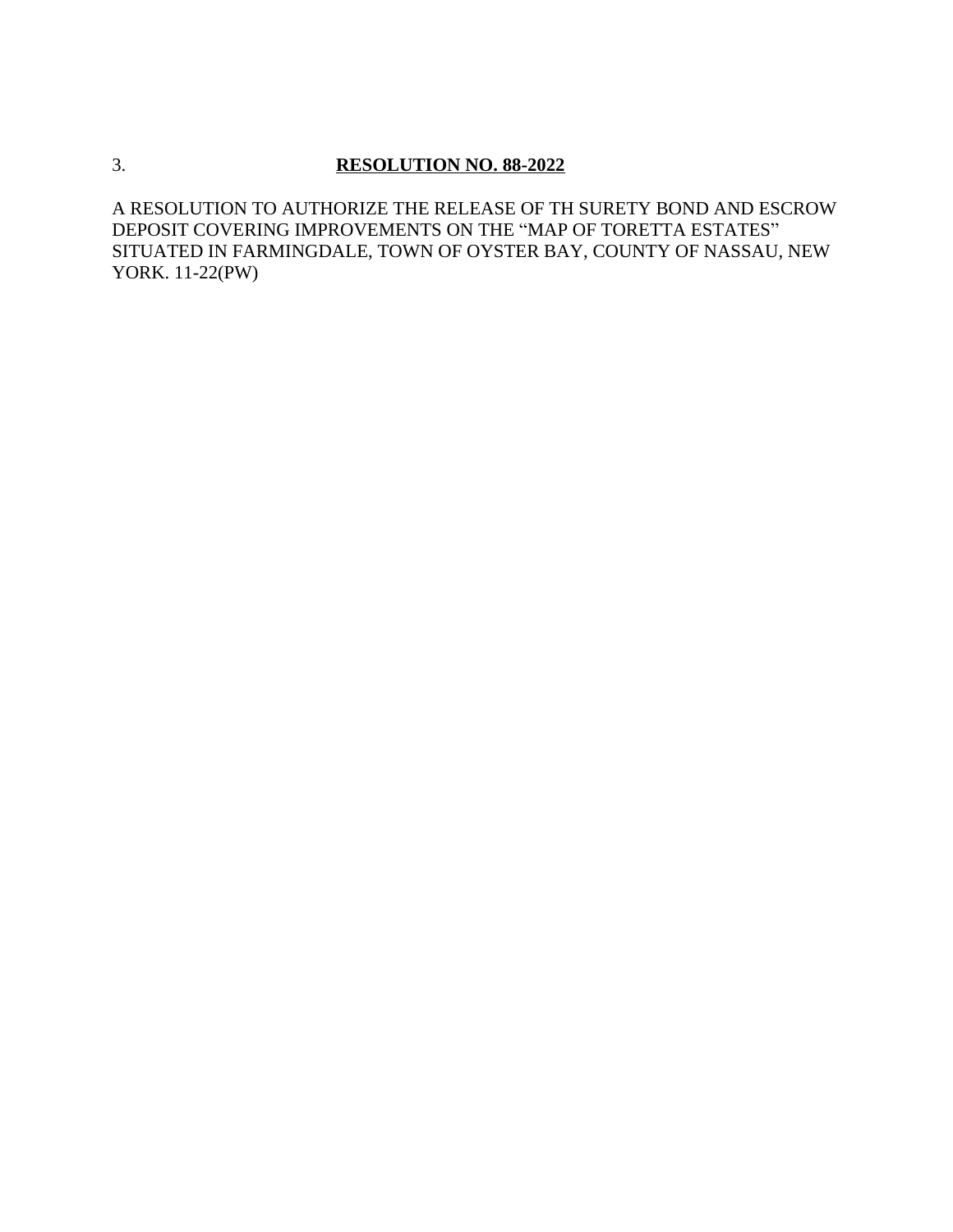#### PROPOSED RESOLUTION NO. 88– 2022

A RESOLUTION TO AUTHORIZE THE RELEASE OF THE SURETY BOND AND ESCROW DEPOSIT COVERING IMPROVEMENTS ON THE "MAP OF TORETTA ESTATES" SITUATED IN FARMINGDALE, TOWN OF OYSTER BAY, COUNTY OF NASSAU, NEW YORK.

WHEREAS, the Nassau County Planning Commission, by resolution, has approved the "Map of Toretta Estates" upon the filing of a Surety Bond and Cash Escrow deposit, conditioned upon the completion of the public improvements on land included in said map;

WHEREAS, the dates of such resolution, the name of such map, the names of the Principal and Surety, and the amounts of the Surety Bond and Cash Escrow deposit have been duly filed in the office of the Nassau County Planning Commission;

WHEREAS, the Nassau County Planning Commission, by resolution, has certified to the Legislature that the public improvements so required by the Nassau County Planning Commission have been completed to its satisfaction and has indicated that the Principal and Surety should now be released from their obligation thereunder and that the Surety Bond and Cash Escrow deposit, plus interest and less administrative costs, if any, be released to said Principal; now therefore be it

RESOLVED, that the Nassau County Legislature does hereby consent to and authorize the release of the Principal and Surety on the following Surety Bond and from any further liability thereunder, and further consents to the release to the Principal of the following Cash Escrow deposit:

| Date of<br>Resolution | Plat/location                               | Principal                               | Amount of<br><b>Surety Bond</b> | <b>Cash Escrow</b><br>Deposit |
|-----------------------|---------------------------------------------|-----------------------------------------|---------------------------------|-------------------------------|
| 11/4/2021             | "Map of Toretta<br>Estates":<br>Farmingdale | <b>Black Course</b><br>Development, LLC | \$503,285.32                    | \$17,627.38                   |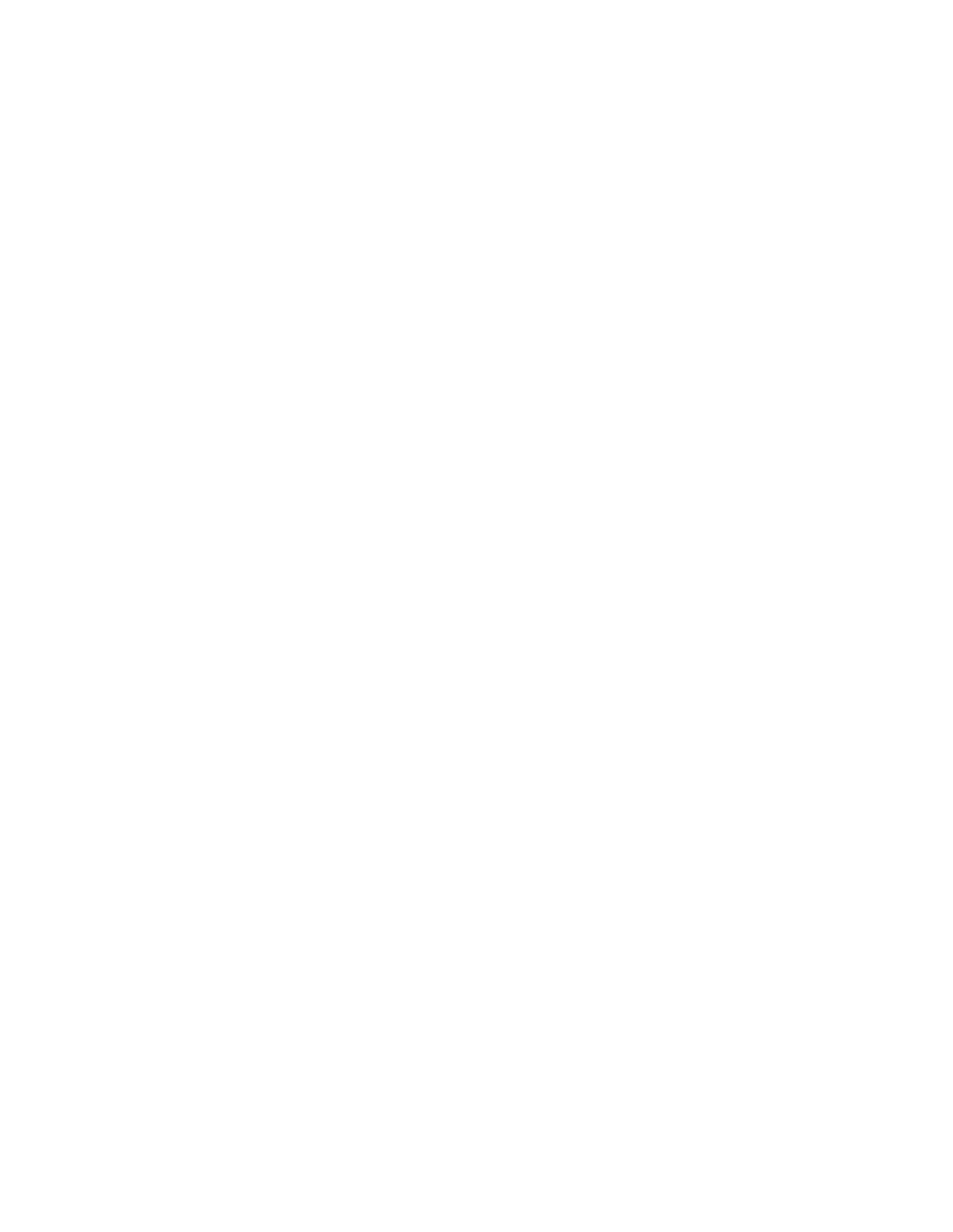#### **PROPOSED LOCAL LAW NO. -2022**

A LOCAL LAW TO AMEND LOCAL LAW 4-2022 AMENDING CHAPTER FOUR OF TITLE NINE OF THE MISCELLANEOUS LAWS OF NASSAU COUNTY, IN RELATION TO SETTING A CENTS PER GALLON RATE OF SALES AND COMPENSATING USE TAX ON MOTOR FUEL AND DIESEL MOTOR FUEL, IN LIEU OF THE PERCENTAGE RATE OF SUCH TAXES, PURSUANT TO THE AUTHORITY OF ARTICLE 29 OF THE TAX LAW OF THE STATE OF NEW YORK.

WHEREAS, Ordinance No. 404-C of 1968, as amended, imposes sales and use taxes for the County of Nassau; and

WHEREAS, Local Law 8-2020, in reference to Ordinance No. 404-C of 1968, extended the sales and use tax of Nassau County to November 13, 2023; and

WHEREAS, the County has the authority to elect a cents per gallon rate of sales and compensating use tax on motor fuel and diesel motor fuel, in lieu of the percentage rate of such taxes, pursuant to the authority of Article 29 of the Tax Law of the State of New York; and

WHEREAS, this Legislature, in an effort to provide temporary relief for County residents, passed Local Law 4-2022 to add a new section 1-A to Chapter 4 of Title 9 of the Miscellaneous Laws of Nassau County; now, therefore

BE IT ENACTED by the County Legislature of the County of Nassau that Local Law 4-2022 is hereby amended to read as follows: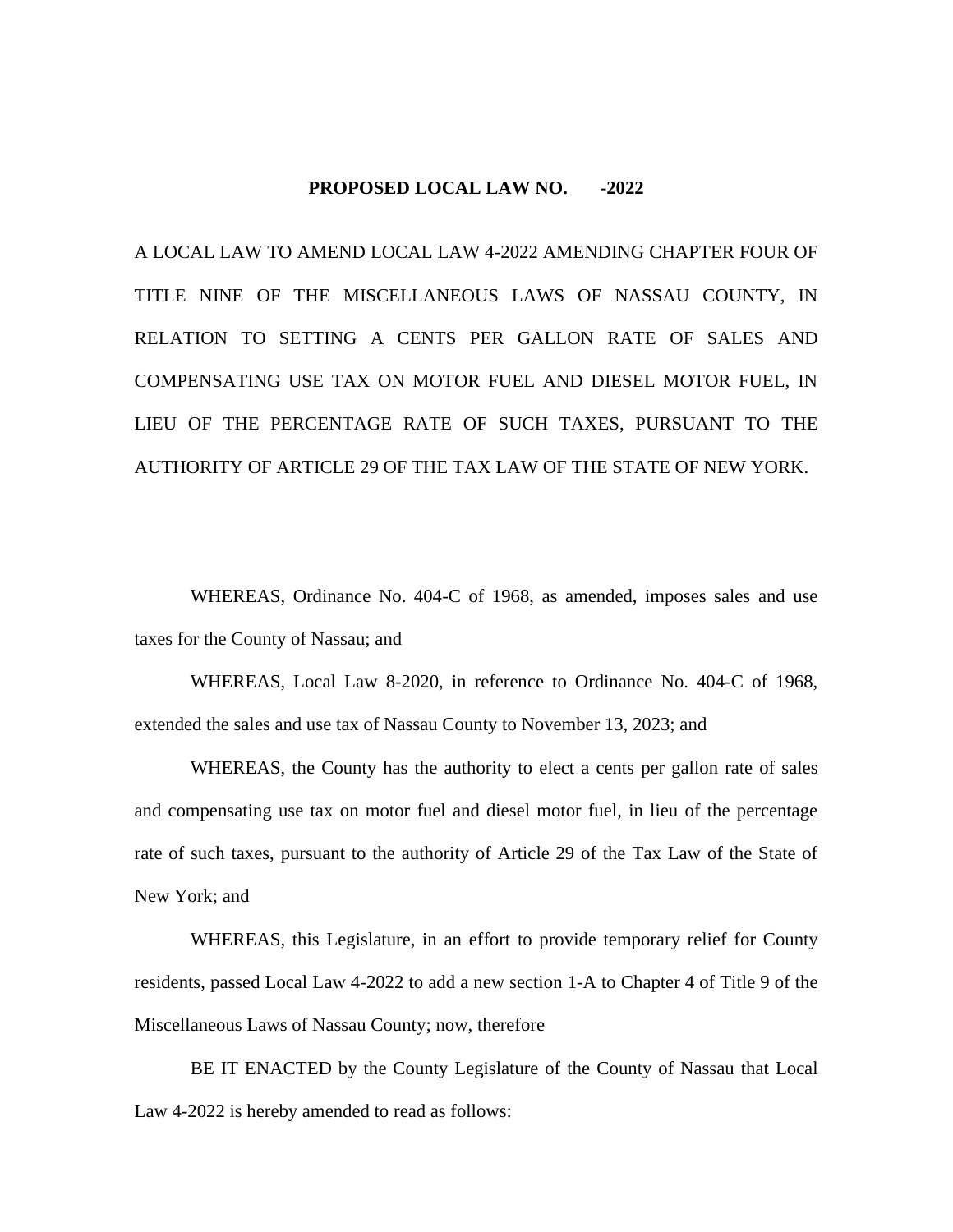Section 1. Chapter 4 of Title 9 of the Miscellaneous Laws of Nassau County is amended by adding a new section 1-A, to be read as follows:

§ 1-A. Cents per gallon rate of sales and compensating use taxes on motor fuel and diesel motor fuel.

Notwithstanding the provisions of any local law or ordinance to the contrary, in lieu of the percentage rate of sales and compensating use taxes imposed on receipts from the retail sale of and consideration given or contracted to be given for, or for the use of, motor fuel and diesel motor fuel, such taxes shall be imposed at a rate of cents per gallon of such motor fuel or diesel motor fuel, in the manner prescribed by subdivision (m) of section 1111 of the New York Tax Law, provided that, for the purposes of calculating the cents per gallon rate of tax, such receipts or consideration shall be limited to three dollars (\$3.00) per gallon of either such fuel. Provided that, if the average price of such fuels changes as described in such subdivision (m) of section 1111 of the New York Tax Law, the Commissioner of Taxation and Finance shall adjust the cents per gallon tax rate on such fuels in the manner prescribed in such subdivision (m) of section 1111 of the New York Tax Law.

§ 2. Severability. If any clause, sentence, paragraph, subdivision, section, or part of this law or the application thereof to any person, individual, corporation, firm, partnership, entity, or circumstance shall be adjudged by any court of competent jurisdiction to be invalid or unconstitutional, such order or judgment shall not affect, impair, or invalidate the remainder thereof, but shall be confined in its operation to the clause, sentence, paragraph, subdivision, section, or part of this law, or in its application to the person, individual, corporation, firm, partnership, entity, or circumstance directly involved in the controversy in which such order or judgment shall be rendered.

2